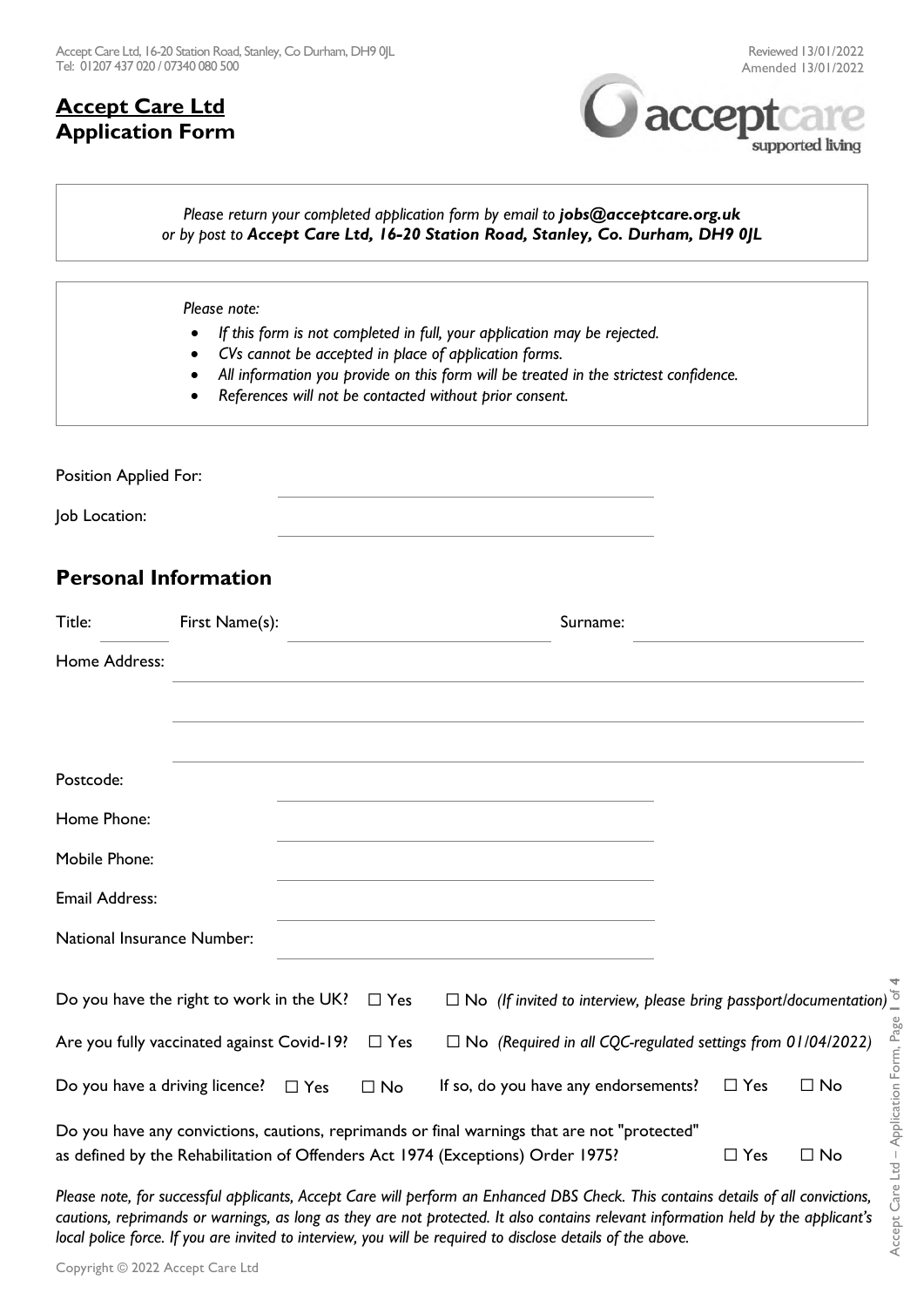# *Current / Most Recent Position*

Company Name: Job Title:

Start Date: End Date / Period of Notice:

Job Description:

Reason for Leaving:

Please list your previous employment, beginning with the most recent position. Please include any periods of unpaid or voluntary work, and reasons for any gaps in employment.

| Dates of<br>Employment | <b>Company Name</b> | Job Title & Job Description | <b>Reason for</b><br>Leaving |
|------------------------|---------------------|-----------------------------|------------------------------|
|                        |                     |                             |                              |
|                        |                     |                             |                              |
|                        |                     |                             |                              |
|                        |                     |                             |                              |
|                        |                     |                             |                              |
|                        |                     |                             |                              |
|                        |                     |                             |                              |
|                        |                     |                             |                              |
|                        |                     |                             |                              |
|                        |                     |                             |                              |
|                        |                     |                             |                              |
|                        |                     |                             |                              |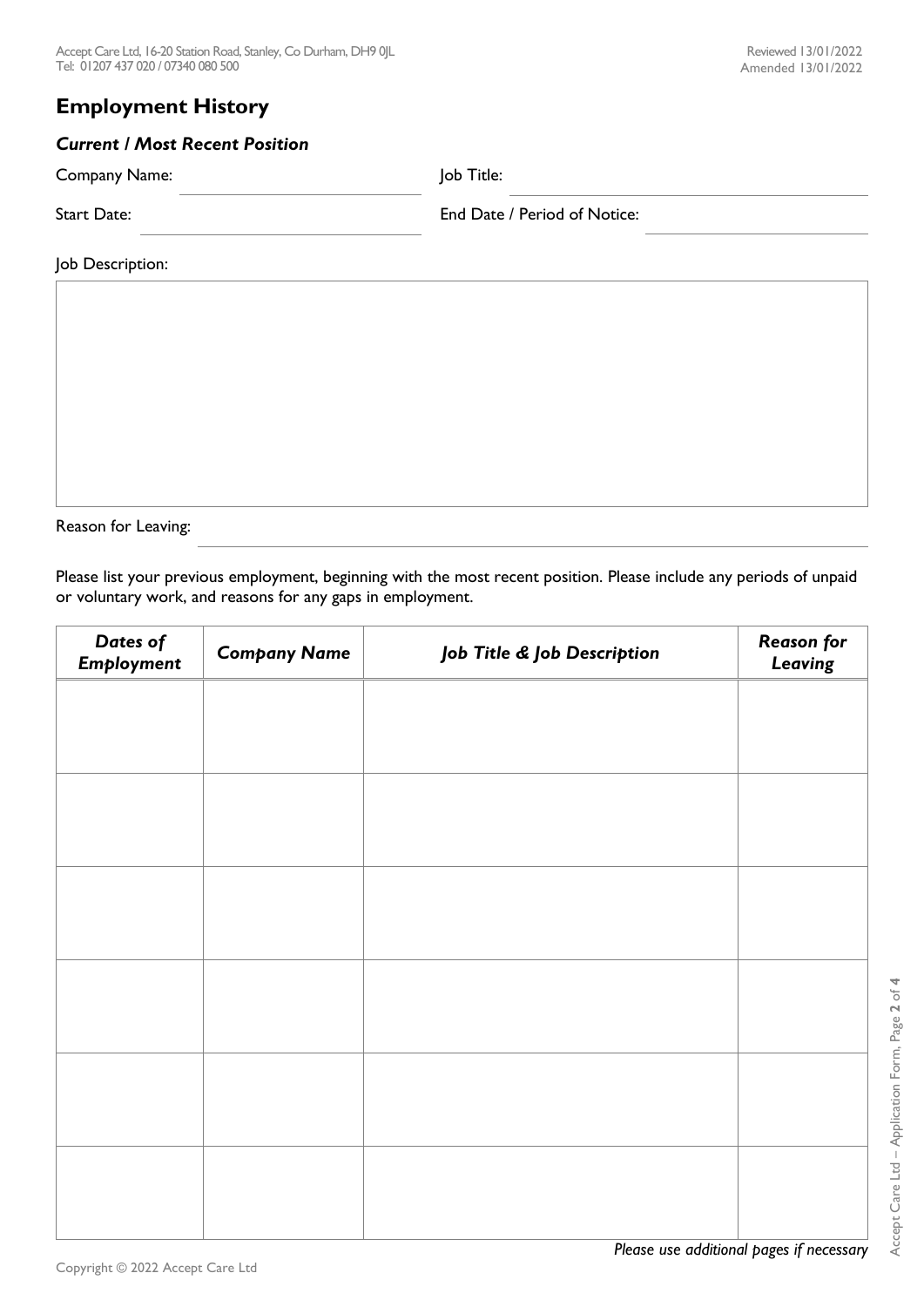## **Education & Qualifications**

| <b>School or Institution</b> | Subject | Qualification | Grade |
|------------------------------|---------|---------------|-------|
|                              |         |               |       |
|                              |         |               |       |
|                              |         |               |       |
|                              |         |               |       |
|                              |         |               |       |
|                              |         |               |       |
|                              |         |               |       |
|                              |         |               |       |
|                              |         |               |       |

## **Additional Information**

Please tell us why you are interested in this role and what you have to offer our Service Users. Include any additional relevant information from your previous jobs.

Please describe any other activities which may be of interest to us or to the people we support. Please include any interests or hobbies that you have. Make sure to include any voluntary activities where you have supported people who have disabilities.